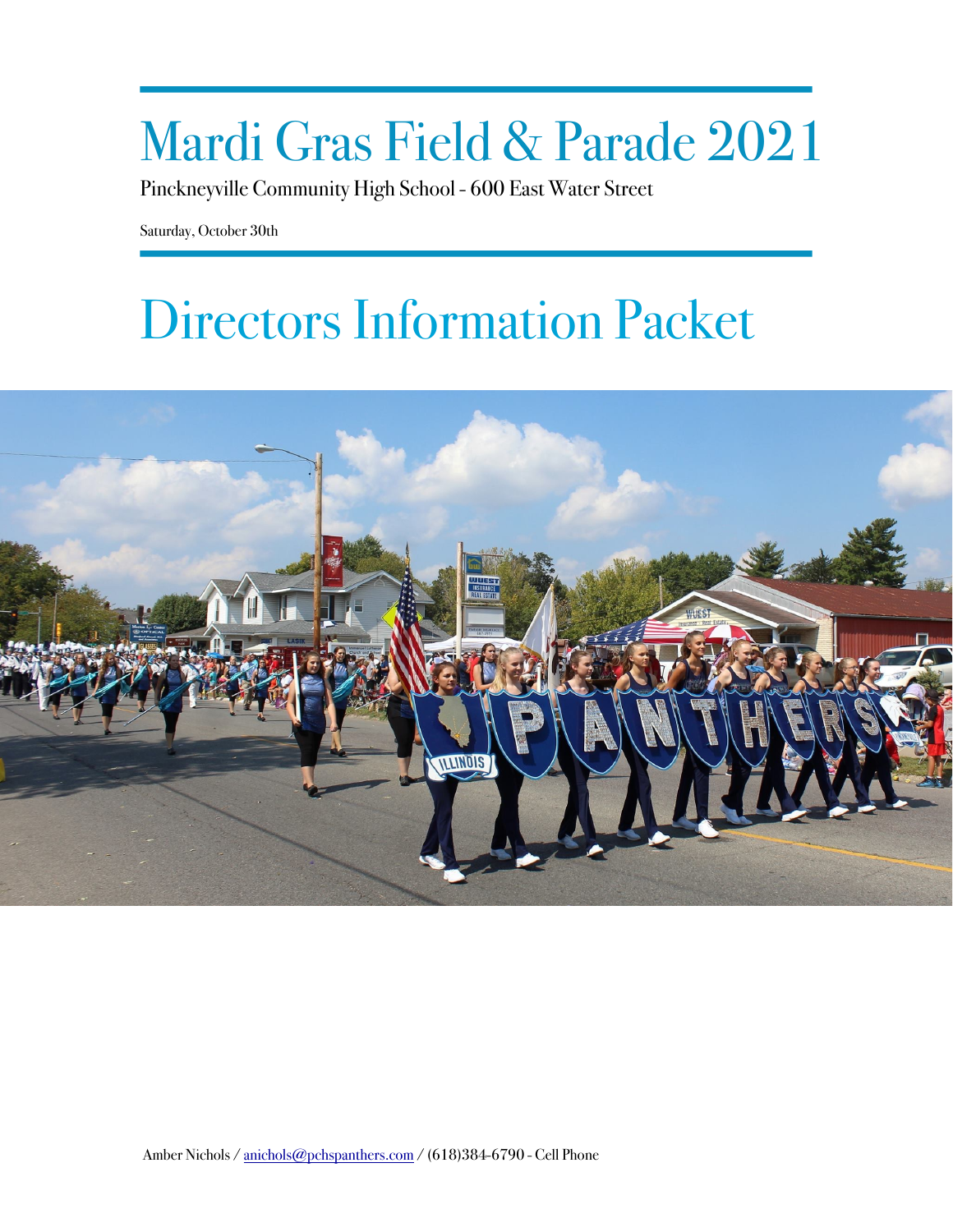Dear Participating Director:

Thank you for choosing to bring your band to the Pinckneyville Mardi Gras Field Show & Parade Contest. In this packet, you will find information to guide you through the day and evening in Pinckneyville. Please review and let me know if you have any additional questions. We look forward to hosting you and your band for a great day of outstanding performances.

Amber Nichols, Director

# **FIELD SHOW INFORMATION**

The 2021 Mardi Gras field show competition begins at 2:00 pm on Saturday, October 30th. All band busses MUST park in the Junior High parking area. This lot will be for busses and equipment trailers only.

Please ask parents to park at the High School.

## WARM-UP AREA & INFORMATION:

Warm up areas A and B are both located behind the Jr. High School. Bands need to face the woods while warming up. The junior high will be locked and off limits. There will be porta potties near the warm up areas at the junior high and indoor restrooms open at the high school.

Please follow the schedule listed below. You will have band guides to help you if you need them.

## **\*\*\*OUR NEW TRACK AND FIELD WILL NOT ALLOW MOTORIZED VEHICLES. PLEASE MAKE PLANS TO MOVE YOUR EQUIPMENT FROM THE GATE TO ITS SPOT WITHOUT MOTORIZED VEHICLES\*\*\*\***

– Please have your busses follow the map and pull in the correct road. There will be someone there to help you enter the Junior High Parking area.

– Your group is allowed 15 minutes of total field time. This includes warm-up, entrance, exit, and your performance.

– Your equipment should be brought in from the North gate of the football field. The band ready gate is the South Gate. Once on the track, you can step onto the field for your performance from any direction.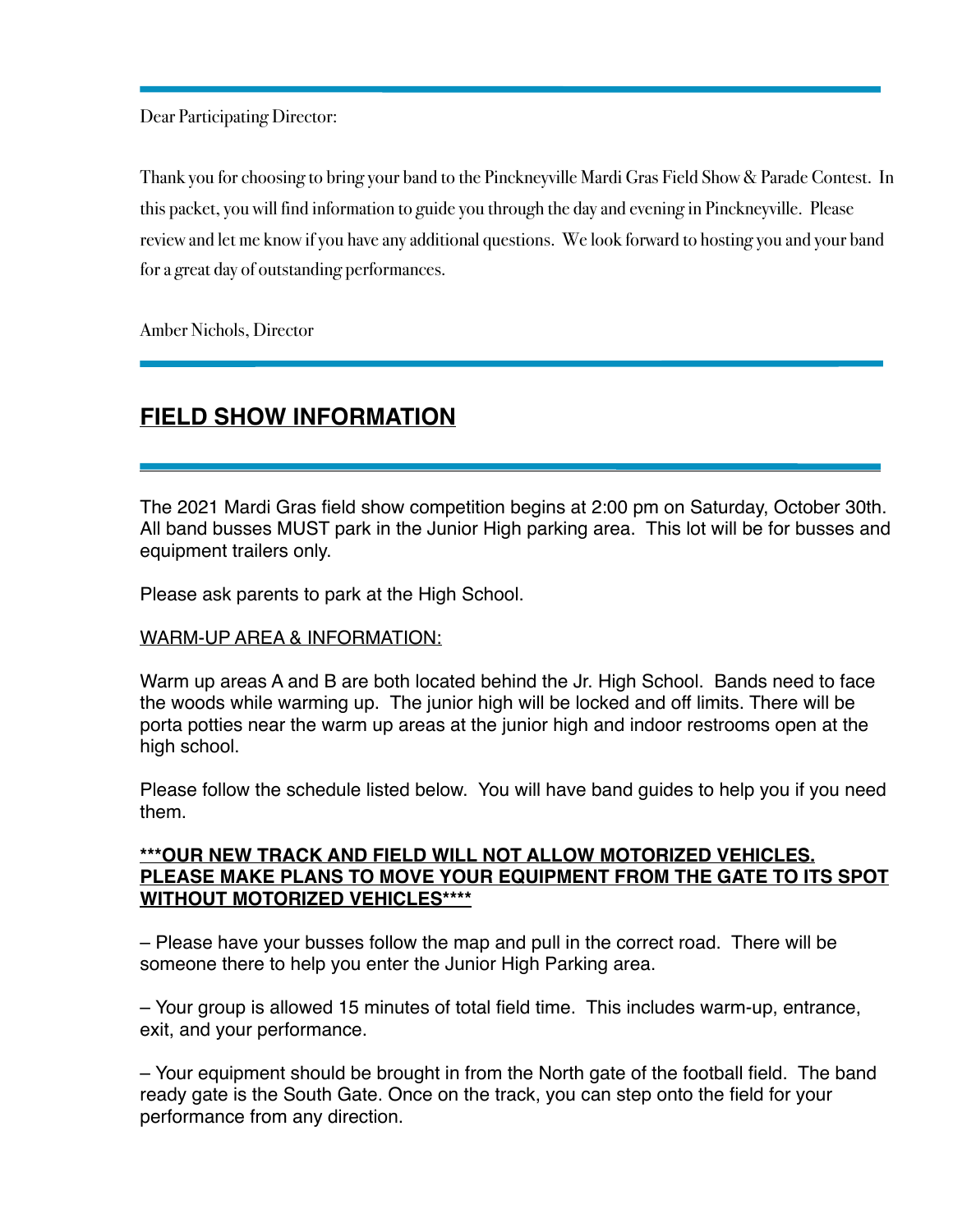– Please have your drum majors in uniform for the awards ceremony following the performance by the Pinckneyville Marching Panthers.

## SCORING:

The caption scores of Drum Major, Auxiliary, and Percussion will only be used to determine the Grand Champion Band and will not be part of a band's overall score.

The Grand Champion Trophy will be presented after the parade to the band with the highest combined score in Parade and Field Competition including captions. In addition, we will present a check to the Grand Champion Band for \$500.00. This check is in memory of PCHS Drum Major, Emily Pfau.

## FOOD:

Concessions will be available with our on-site food truck.

There will be a Hospitality Room for Directors, staff and bus drivers in the Media Center. It will be available starting at 1:30. Please make sure you have a wrist band to get in.

## DIRECTIONS:

From North: Take Interstate 64 to 127 South. Take 127 South to the Pinckneyville Square. Take Left at Square and follow 154 to the East edge of town. High School will be first on your right, then new turf field. Take right after football field to Junior High School parking lot.

From South: Take 127 North to the Pinckneyville Square. Take Right at Square and follow 154 to the East edge of town. High School will be first on your right, then new turf field. Take right after football field to Junior High School parking lot.

From East: Take exit 77 off of Interstate 57. Go West on Highway 154. Follow 154 through Sesser then to Pinckneyville. The Junior High School is on the East edge of town. Turn Left between the Junior High and football field.

From West: Follow US 154 straight through town to the east edge of Pinckneyville. High School will be first on your right, then new turf field. Take right after football field to Junior High School parking lot.

[anichols@pchspanthers.com](mailto:anichols@pchspanthers.com) - Email if you have questions. (618) 384-6790 - Cell phone (contact for the day of event)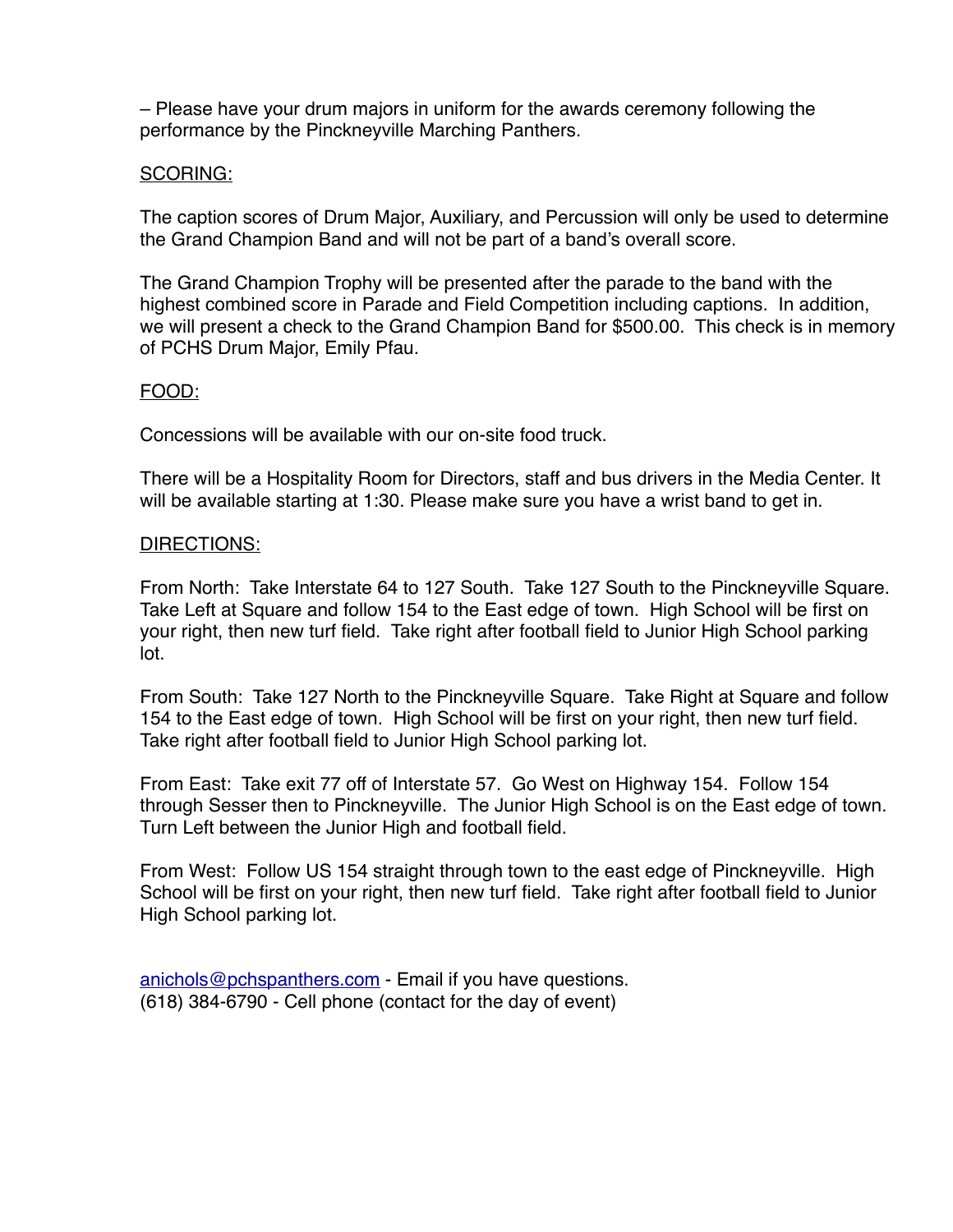## **SCHEDULE**

## **Pinckneyville Mardi Gras - October 30, 2021**

| <b>BAND</b>       | <b>CLASS</b> | Warm-up | <b>AREA</b> |      | Leave for Field Ready Gate | Perform |
|-------------------|--------------|---------|-------------|------|----------------------------|---------|
| Sparta, IL        | A            | 1:15    | A           | 1:45 | 1:55                       | 2:00    |
| Okaw Valley, IL   | A            | 1:30    | B           | 2:00 | 2:10                       | 2:15    |
| Wesclin, IL       | A            | 1:45    | A           | 2:15 | 2:25                       | 2:30    |
| Nashville, IL     | A            | 2:00    | B           | 2:30 | 2:40                       | 2:45    |
| Salem, IL         | AA           | 2:15    | A           | 2:45 | 2:55                       | 3:00    |
| Carterville, IL   | AA           | 2:30    | B           | 3:00 | 3:10                       | 3:15    |
| Potosi, MO        | AA           | 2:45    | A           | 3:15 | 3:25                       | 3:30    |
| Mehlville, MO     | AAA          | 3:00    | B           | 3:30 | 3:40                       | 3:45    |
| Marion, IL        | AAA          | 3:15    | A           | 3:45 | 3:55                       | 4:00    |
| Pinckneyville, IL | (Exhibition) | 3:30    | X           | 4:00 | 4:10                       | 4:15    |
|                   |              |         |             |      |                            |         |

AWARDS (Drum Majors) 4:30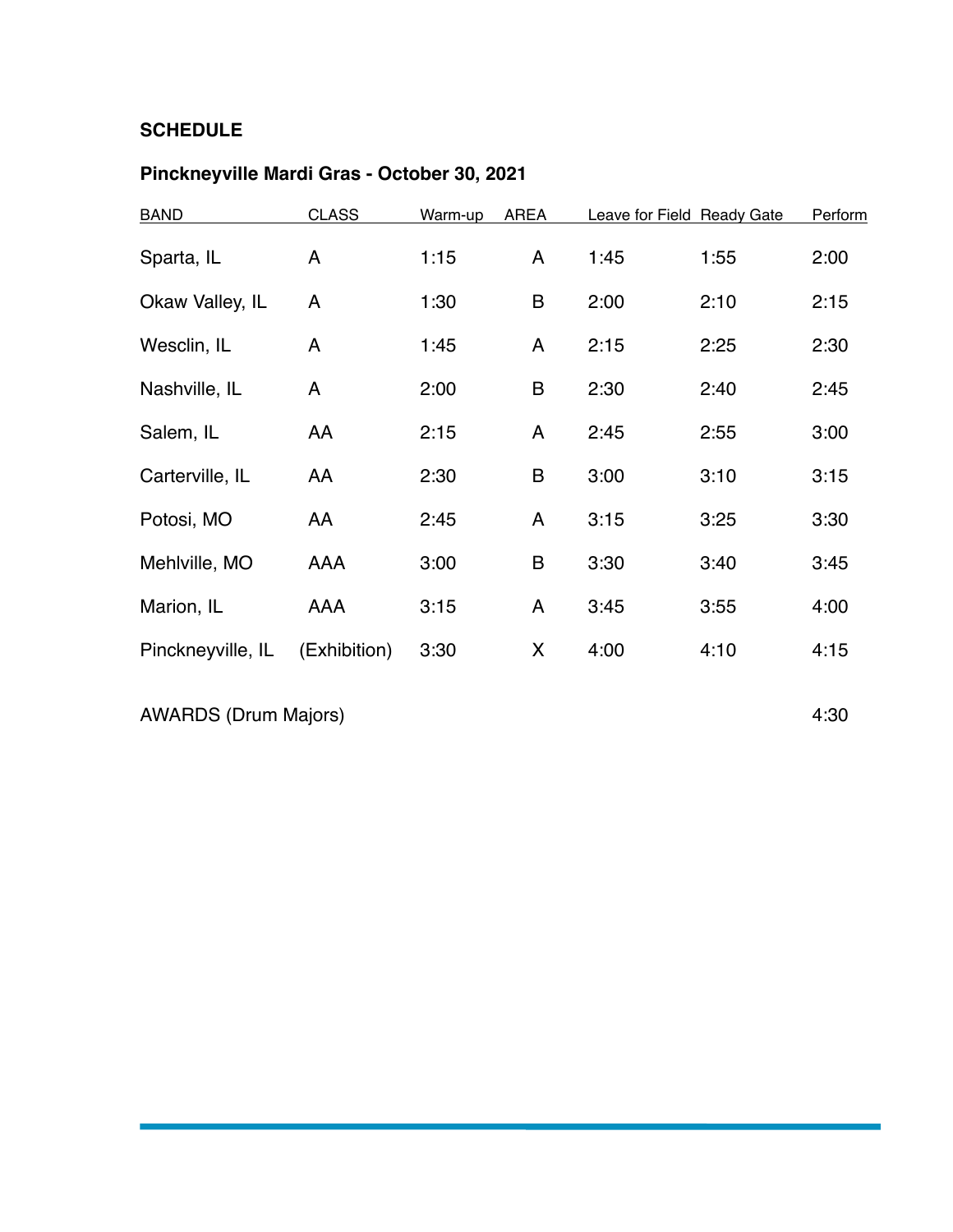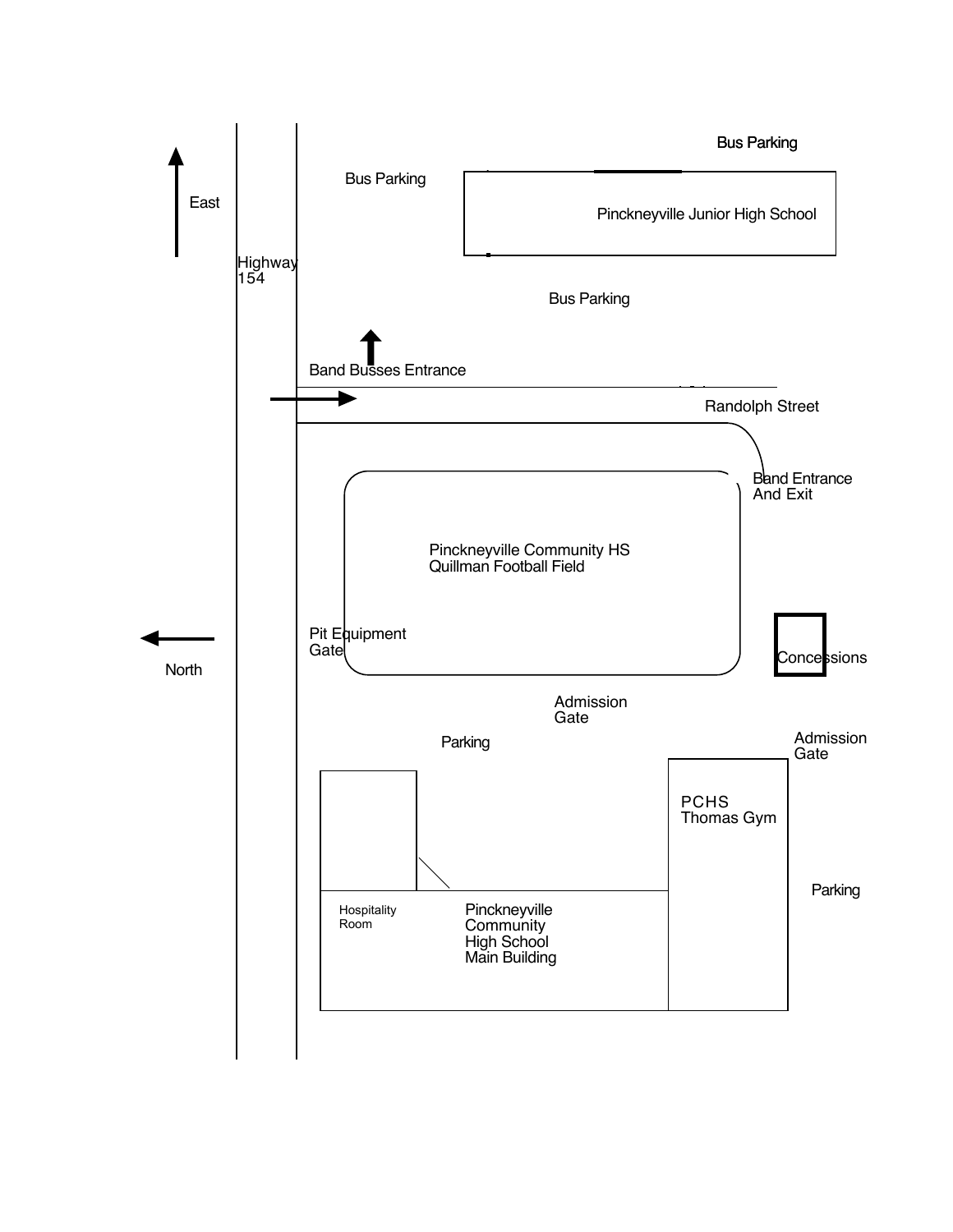# **PARADE INFORMATION**

The 2021 Mardi Gras Parade begins at 7:00 pm on Saturday, October 30th.

#### DIRECTIONS:

It is very important that you follow the instructions for getting to the parade parking area. You must use the back entrance to the fairgrounds. There will be people waiting to assist you but **YOU MUST ENTER FROM THE CORRECT DIRECTION**.

From PCHS and the Pinckneyville Square - Take 154 West through Pinckneyville. On the West edge of town there is a roundabout. Exit the roundabout onto 154 headed towards Sparta. The fairgrounds road will be on your left.

All band busses should be parked in the designated place in the fairgrounds by 6:30 pm. Busses will not move from their spot. All bands should form up and make their way to MILL STREET (see map) and line up according to their number - We will have a guide for you. **BAND TRAILERS CAN NOT FOLLOW BANDS IN THE PARADE** (sorry–no room in line up area).

All bands will be lined up together on Mill Street or connecting side streets and will be fed into the parade at the intersection of MILL and PARKER streets. Early bands should be lined up by 6:45.

#### JUDGING:

The judging area will be on **MULBERRY** street. The judges stand will be positioned at the grade school on the RIGHT side of the street. There will be a flat bed trailer for the judges.

| The parade judging will be divided as follows: |            |
|------------------------------------------------|------------|
| <b>Music Execution</b>                         | 40 points  |
| General Effect & Showmanship                   | 40 Points  |
| Marching & Maneuvering                         | 20 Points  |
| Total                                          | 100 Points |

Captions will be judged for awards but will not count in the overall band score for trophies in each class. They will be used to determine Grand Champion and prize money. The Grand Champion Trophy and \$500.00 will be presented to the band with the highest COMBINED FIELD AND PARADE SCORE.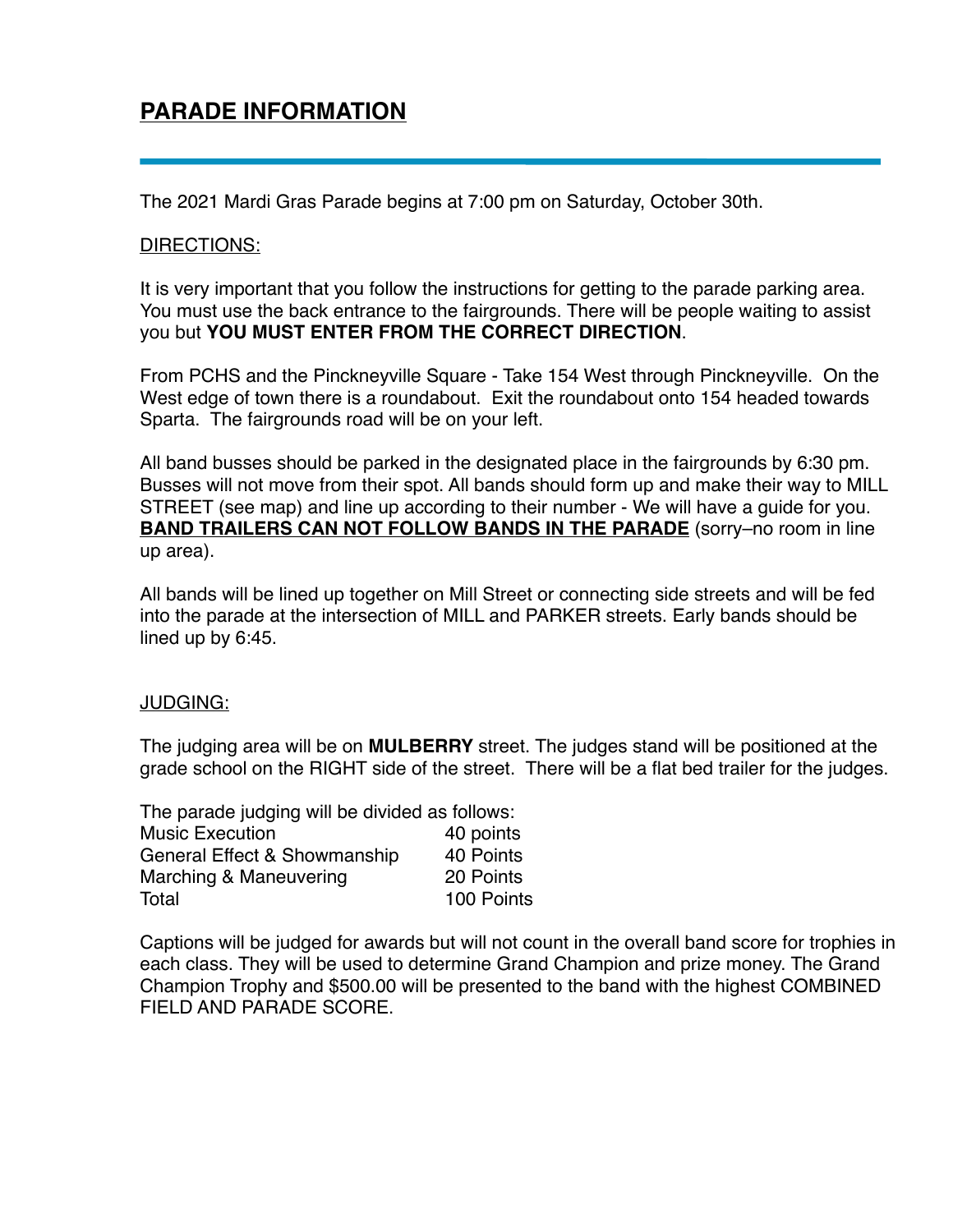## AWARDS:

All parade awards will be presented after the parade at the fairgrounds close to the busses. Please have your drum major(s) there to participate in these awards.

We will have four class sizes for high schools – Class B for schools that march junior high and high school together, Class A for school populations up to 450, Class AA for school populations up to 1000, and Class AAA for schools above 1000. Prize money will be for the highest scores, regardless of class.

Cash Prizes will be award to the top scores regardless of class: 1st Place - \$200 2nd Place - \$100 3rd Place - \$50

Each class size will have a 1st place trophy, 2nd place trophy, 3rd place trophy, Best Percussion, Best Color Guard, and Best Drum Major.

Every band will receive \$100.00 for your participation in our parade.

## PARADE BAND ORDER:

## **Exhibition**

- 1. Pinckneyville Community HS EX
- 2. Pinckneyville Junior HS- EX

## **CLASS B**

- 3. Trico, IL Marching Pioneer Band
- 4. Okawville, IL Marching Band

## **CLASS A**

- 5. AC Central, Ashland, IL Marching Knights
- 6. Okaw Valley, Bethany, IL Marching Timberwolves
- 7. Elsberry, MO High School Band
- 8. Sparta, IL Sparta Marching Bulldogs
- 9. Bourbon, MO Bourbon Marching Warhawk Band
- 10. Wesclin, Trenton, IL Marching Warriors
- 11. West Frankfort, IL Marching Band

## **CLASS AA**

- 12. Benton, IL Marching Rangers
- 13. Columbia, IL Marching Eagles
- 14. Carterville, IL Pride of the Lions
- 15. Potosi, MO Trojan Marching Band

## **CLASS AAA**

16. Marion, IL – Wildcat Band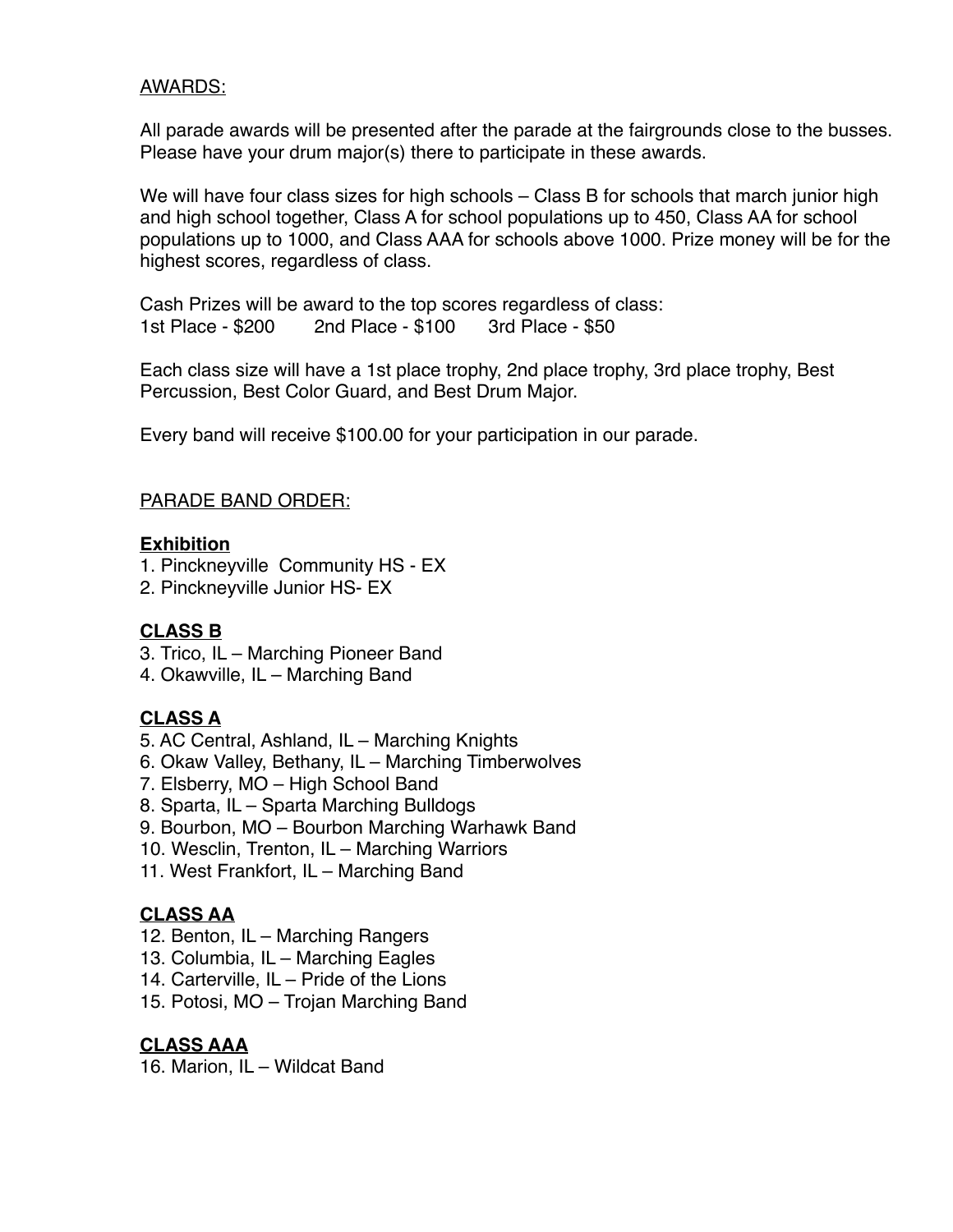